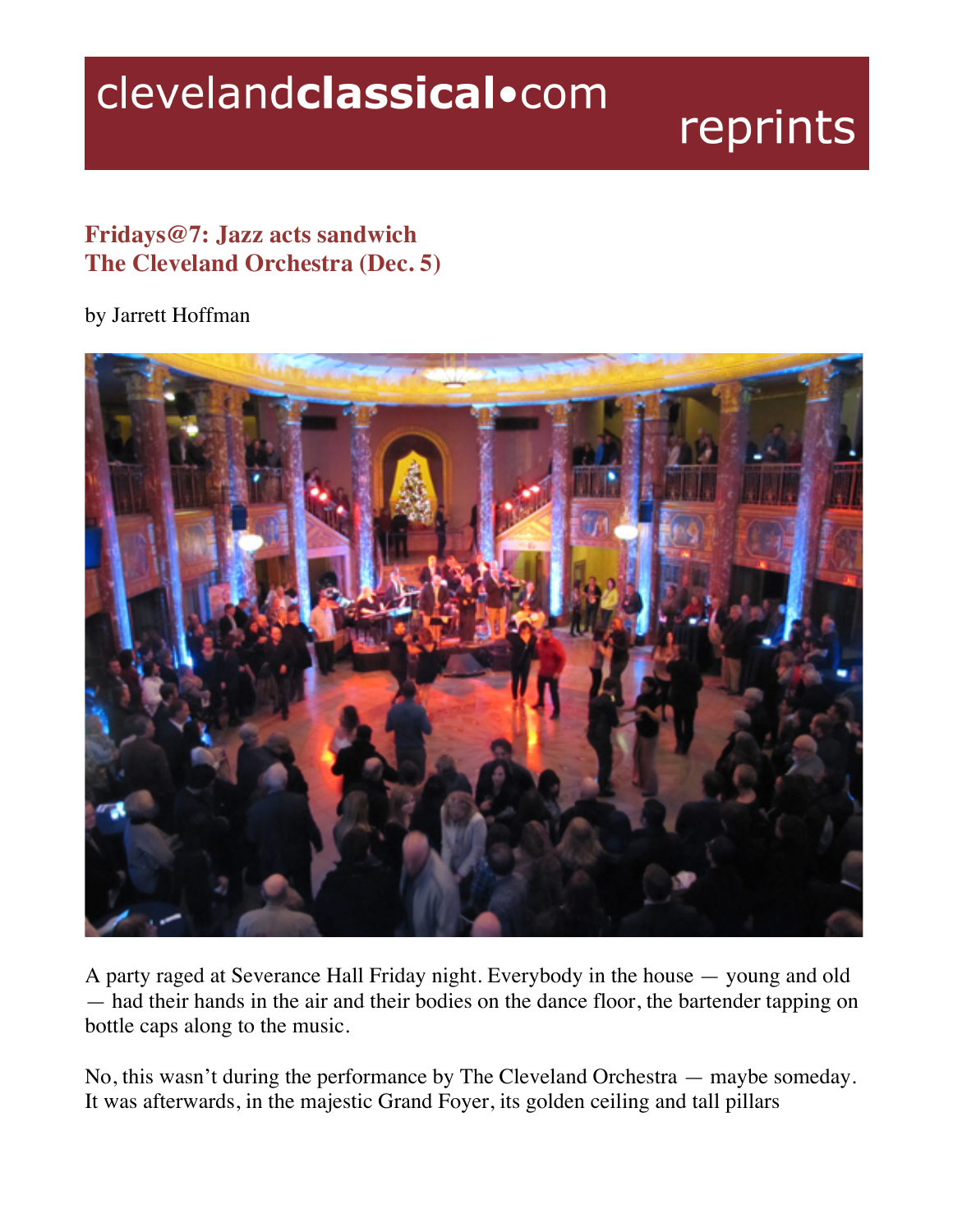overlooking a performance by the twelve-piece Latin jazz group Sammy DeLeón y su Orquesta, who invited listeners to take to the dance floor.

Talented local dancers were gradually joined by the rest of us. (In some cases they pulled people from the sidelines and taught them a few moves.) Some couples revolved closely, spinning, twirling, deft. Others were loosey-goosey — one older man seemed to chase and never quite catch his backpedaling partner. Meanwhile the music roared. "Oye Como Va" delighted dancers with its familiarity and a stunning keyboard solo by Jackie Warren. Tito Puente's sunny "Mambo Gozon" made the December night shine.

It wasn't the only jazz of the evening by any means. Members of the Oberlin Conservatory's PI (Performance and Improvisation) Ensemble, directed by Jamey Haddad, put on a free pre-concert show at 6:00 in Reinberger Chamber Hall. Two groups performed —one mostly made up of students, the other mostly of professionals, featuring pianist Kálmán Olah and saxophonist Tim Ries, recent collaborators with PI.



A stunning original composition proved to be the student group's highlight. It opened up with an atmospheric bass solo by Nate Swedlow, with drummer Danny Frank and